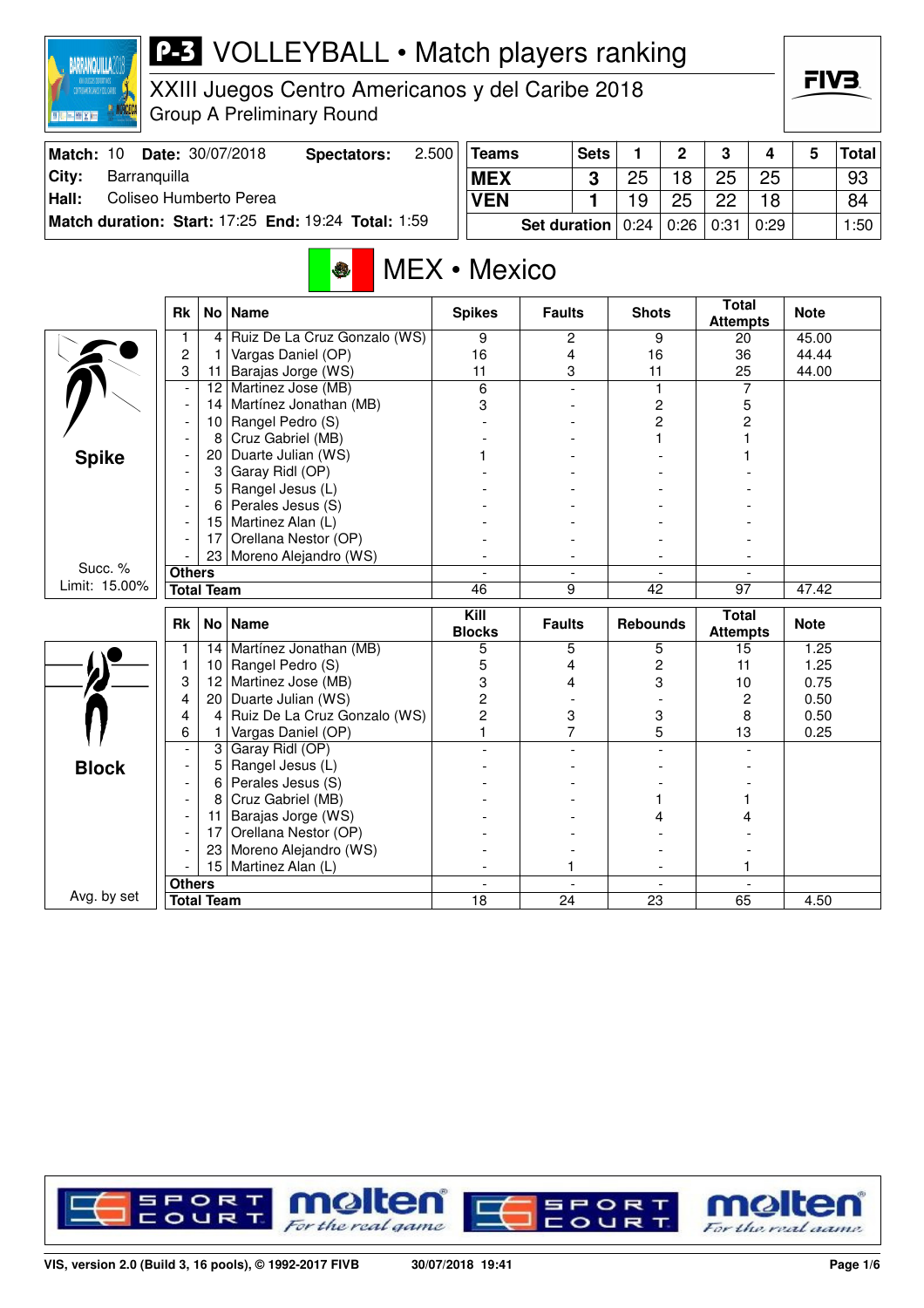

XXIII Juegos Centro Americanos y del Caribe 2018 Group A Preliminary Round

| Match: 10 |              | <b>Date: 30/07/2018</b> | Spectators:                                                | 2.500 | <b>Teams</b> |                                          | <b>Sets</b> |    | <sup>o</sup> | $\mathbf{\Omega}$ |      | Total│ |
|-----------|--------------|-------------------------|------------------------------------------------------------|-------|--------------|------------------------------------------|-------------|----|--------------|-------------------|------|--------|
| City:     | Barranguilla |                         |                                                            |       | <b>MEX</b>   |                                          |             | 25 | 18           | 25                | 25   | 93     |
| Hall:     |              | Coliseo Humberto Perea  |                                                            |       | <b>VEN</b>   |                                          |             | 19 | 25           | つつ                | 18   | 84     |
|           |              |                         | <b>Match duration: Start: 17:25 End: 19:24 Total: 1:59</b> |       |              | <b>Set duration</b> $0.24   0.26   0.31$ |             |    |              |                   | 0:29 | 1:50   |

# MEX • Mexico

|              | <b>Rk</b>                |                   | No   Name                     | <b>Aces</b>    | <b>Faults</b>   | <b>Serve</b><br><b>Hits</b> | <b>Total</b><br><b>Attempts</b> | <b>Note</b> |
|--------------|--------------------------|-------------------|-------------------------------|----------------|-----------------|-----------------------------|---------------------------------|-------------|
|              | 1                        | 17                | Orellana Nestor (OP)          | $\overline{2}$ |                 | 4                           | 6                               | 0.50        |
|              | $\overline{c}$           | 12                | Martinez Jose (MB)            | 1              | 1               | 9                           | 11                              | 0.25        |
|              | $\overline{c}$           | 1                 | Vargas Daniel (OP)            |                | 2               | 8                           | 11                              | 0.25        |
|              | $\overline{c}$           | 10                | Rangel Pedro (S)              |                | 4               | 12                          | 17                              | 0.25        |
|              | L,                       | 3                 | Garay Ridl (OP)               |                | $\overline{a}$  | $\overline{a}$              |                                 |             |
|              | $\overline{\phantom{a}}$ | 5                 | Rangel Jesus (L)              |                |                 |                             |                                 |             |
|              |                          | 6                 | Perales Jesus (S)             |                |                 |                             |                                 |             |
| <b>Serve</b> | $\overline{a}$           | 8                 | Cruz Gabriel (MB)             |                |                 |                             |                                 |             |
|              |                          | 14                | Martínez Jonathan (MB)        |                |                 | 10                          | 10                              |             |
|              | $\overline{\phantom{a}}$ | 15 <sup>1</sup>   | Martinez Alan (L)             |                |                 |                             |                                 |             |
|              |                          | 23                | Moreno Alejandro (WS)         |                |                 |                             |                                 |             |
|              | $\overline{\phantom{a}}$ | 11                | Barajas Jorge (WS)            |                | 1               | 15                          | 16                              |             |
|              |                          | $\vert$           | Ruiz De La Cruz Gonzalo (WS)  |                | 3               | 17                          | 20                              |             |
|              |                          |                   | 20 Duarte Julian (WS)         |                | 1               | $\blacksquare$              | 1                               |             |
|              | <b>Others</b>            |                   |                               | $\blacksquare$ | $\blacksquare$  | $\overline{\phantom{a}}$    | $\blacksquare$                  |             |
| Avg. by set  | <b>Total Team</b>        |                   |                               | 5              | 12              | 75                          | 92                              | 1.25        |
| <b>Team</b>  |                          |                   | Opponent errors & Team faults | 24             | $\overline{c}$  |                             | 26                              |             |
|              | <b>Rk</b>                |                   | No   Name                     | <b>Digs</b>    | <b>Faults</b>   | <b>Receptions</b>           | <b>Total</b><br><b>Attempts</b> | <b>Note</b> |
|              | 1                        |                   | 15 Martinez Alan (L)          | 5              | $\overline{10}$ | 4                           | 19                              | 1.25        |
|              | $\overline{c}$           | 4                 | Ruiz De La Cruz Gonzalo (WS)  | 4              | 4               | 8                           | 16                              | 1.00        |
|              | 3                        | 11                | Barajas Jorge (WS)            | $\overline{c}$ | 3               | 4                           | 9                               | 0.50        |
|              | 3                        | 10                | Rangel Pedro (S)              | $\overline{2}$ | 6               | 5                           | 13                              | 0.50        |
|              | 5                        | 5                 | Rangel Jesus (L)              | $\mathbf{1}$   |                 |                             | 1                               | 0.25        |
|              | $\overline{a}$           | 3                 | Garay Ridl (OP)               |                |                 | $\overline{\phantom{a}}$    |                                 |             |
|              | $\blacksquare$           | 6                 | Perales Jesus (S)             |                |                 |                             |                                 |             |
| Dig          |                          | 8                 | Cruz Gabriel (MB)             |                |                 |                             |                                 |             |
|              | $\overline{\phantom{a}}$ | 17 <sup>1</sup>   | Orellana Nestor (OP)          |                |                 |                             |                                 |             |
|              | $\blacksquare$           | 20 <sub>1</sub>   | Duarte Julian (WS)            |                |                 |                             |                                 |             |
|              |                          |                   | 23 Moreno Alejandro (WS)      |                |                 |                             |                                 |             |
|              | $\overline{\phantom{a}}$ | $\mathbf{1}$      | Vargas Daniel (OP)            |                | 3               | 7                           | 10                              |             |
|              |                          | 14                | Martínez Jonathan (MB)        |                | 1               |                             | $\overline{c}$                  |             |
|              |                          |                   | 12 Martinez Jose (MB)         |                | 1               |                             | 1                               |             |
|              | <b>Others</b>            |                   |                               |                |                 | $\overline{\phantom{a}}$    |                                 |             |
| Avg. by set  |                          | <b>Total Team</b> |                               | 14             | 28              | 29                          | 71                              | 3.50        |

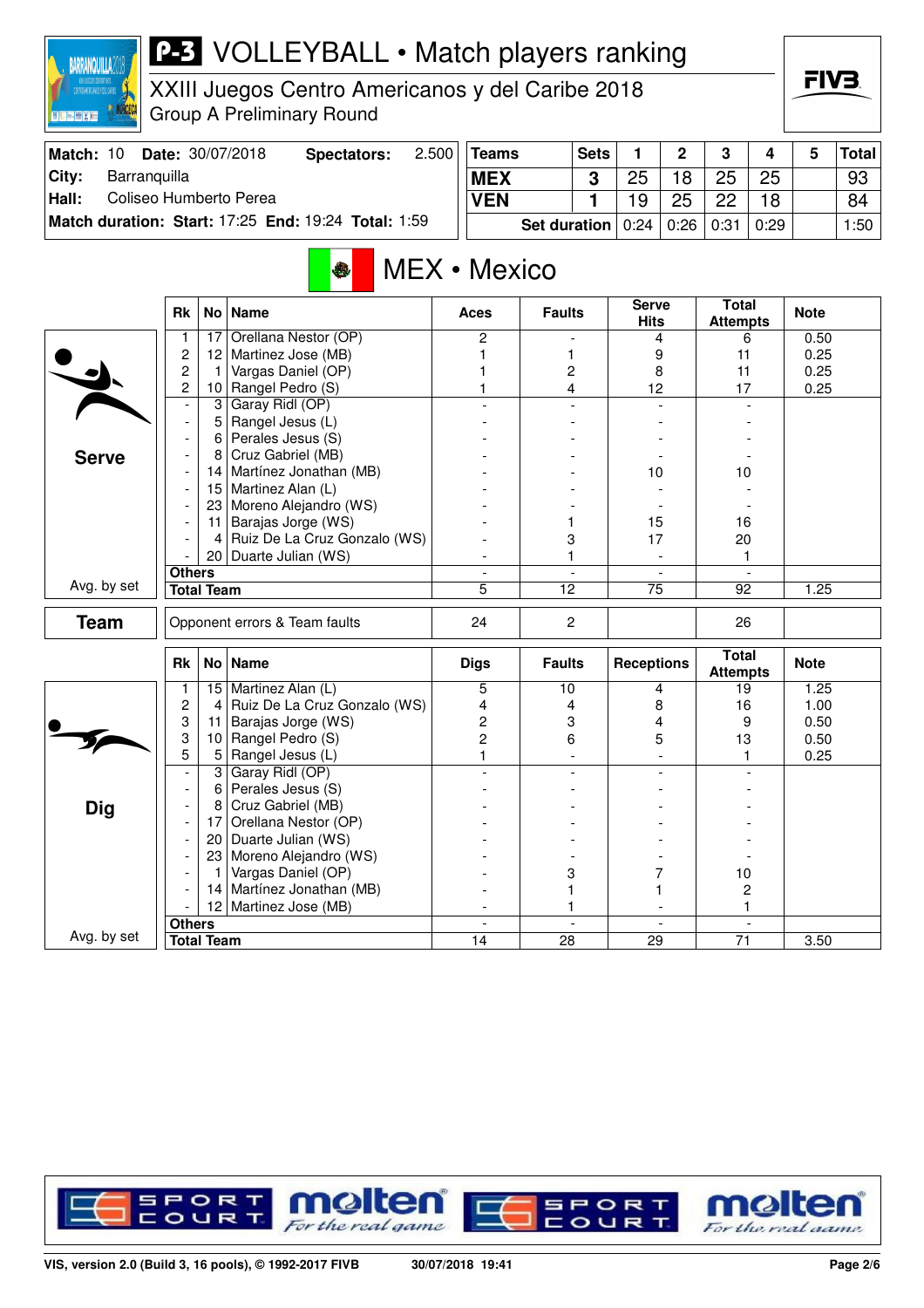

XXIII Juegos Centro Americanos y del Caribe 2018 Group A Preliminary Round

| Match: 10 |              | <b>Date: 30/07/2018</b> | Spectators:                                         | 2.500 | <b>Teams</b> |                                          | <b>Sets</b> |    | ◠  | າ  |      | <b>Total</b> |
|-----------|--------------|-------------------------|-----------------------------------------------------|-------|--------------|------------------------------------------|-------------|----|----|----|------|--------------|
| City:     | Barranquilla |                         |                                                     |       | <b>MEX</b>   |                                          |             | 25 | 18 | 25 | 25   | 93           |
| Hall:     |              | Coliseo Humberto Perea  |                                                     |       | <b>VEN</b>   |                                          |             | 19 | 25 | クク | 18   | 84           |
|           |              |                         | Match duration: Start: 17:25 End: 19:24 Total: 1:59 |       |              | <b>Set duration</b> $0.24   0.26   0.31$ |             |    |    |    | 0:29 | 1:50         |

# MEX • Mexico

|                         | <b>Rk</b>                | No l              | <b>Name</b>                  | <b>Running</b><br><b>Sets</b> | <b>Faults</b>            | <b>Still</b><br><b>Sets</b>       | <b>Total</b><br><b>Attempts</b> | <b>Note</b> |
|-------------------------|--------------------------|-------------------|------------------------------|-------------------------------|--------------------------|-----------------------------------|---------------------------------|-------------|
|                         | 1                        | 10 <sup>1</sup>   | Rangel Pedro (S)             | $\overline{36}$               | 1                        | 46                                | 83                              | 9.00        |
|                         | $\overline{c}$           | 15                | Martinez Alan (L)            | 1                             |                          | 4                                 | 5                               | 0.25        |
| $\overline{\mathbf{e}}$ |                          | 1                 | Vargas Daniel (OP)           |                               |                          |                                   |                                 |             |
|                         |                          | 3                 | Garay Ridl (OP)              |                               |                          |                                   |                                 |             |
|                         |                          | 4                 | Ruiz De La Cruz Gonzalo (WS) |                               |                          |                                   |                                 |             |
|                         |                          | 5                 | Rangel Jesus (L)             |                               |                          |                                   |                                 |             |
|                         |                          | 6                 | Perales Jesus (S)            |                               |                          |                                   |                                 |             |
| <b>Set</b>              |                          | 8                 | Cruz Gabriel (MB)            |                               |                          |                                   |                                 |             |
|                         |                          | 12                | Martinez Jose (MB)           |                               |                          |                                   |                                 |             |
|                         |                          | 14                | Martínez Jonathan (MB)       |                               |                          |                                   |                                 |             |
|                         |                          | 17                | Orellana Nestor (OP)         |                               |                          |                                   |                                 |             |
|                         |                          | 20                | Duarte Julian (WS)           |                               |                          |                                   |                                 |             |
|                         |                          | 23                | Moreno Alejandro (WS)        |                               |                          |                                   |                                 |             |
|                         |                          | 11                | Barajas Jorge (WS)           |                               | 1                        | 4                                 | 5                               |             |
|                         | <b>Others</b>            |                   |                              |                               | $\overline{\phantom{a}}$ |                                   |                                 |             |
| Avg. by set             |                          | <b>Total Team</b> |                              | $\overline{37}$               | $\overline{2}$           | $\overline{57}$                   | 96                              | 9.25        |
|                         |                          |                   |                              |                               |                          |                                   |                                 |             |
|                         | <b>Rk</b>                |                   | No   Name                    | <b>Excellents</b>             | <b>Faults</b>            | <b>Serve</b><br><b>Receptions</b> | <b>Total</b><br><b>Attempts</b> | <b>Note</b> |
|                         | 1                        | 11                | Barajas Jorge (WS)           | 25                            | 3                        | 9                                 | 37                              | 59.46       |
|                         | $\overline{c}$           | 4                 | Ruiz De La Cruz Gonzalo (WS) | 8                             | $\overline{c}$           | 8                                 | 18                              | 33.33       |
|                         | 3                        | 15                | Martinez Alan (L)            | 6                             | $\overline{c}$           | 9                                 | 17                              | 23.53       |
|                         |                          | 1                 | Vargas Daniel (OP)           |                               |                          |                                   |                                 |             |
|                         | $\overline{\phantom{a}}$ | 5                 | Rangel Jesus (L)             |                               |                          |                                   |                                 |             |
|                         | $\overline{\phantom{a}}$ | 20                | Duarte Julian (WS)           |                               |                          |                                   |                                 |             |
|                         | $\overline{\phantom{a}}$ | 3                 | Garay Ridl (OP)              |                               |                          |                                   |                                 |             |
|                         |                          | 6                 | Perales Jesus (S)            |                               |                          |                                   |                                 |             |
| <b>Reception</b>        |                          | 8                 | Cruz Gabriel (MB)            |                               |                          |                                   |                                 |             |
|                         | $\overline{\phantom{a}}$ | 10                | Rangel Pedro (S)             |                               |                          |                                   |                                 |             |
|                         | $\overline{\phantom{a}}$ | 12                | Martinez Jose (MB)           |                               |                          |                                   |                                 |             |
|                         | $\overline{\phantom{a}}$ | 14                | Martínez Jonathan (MB)       |                               |                          |                                   |                                 |             |
|                         |                          | 17                | Orellana Nestor (OP)         |                               |                          |                                   |                                 |             |
|                         |                          | 23                | Moreno Alejandro (WS)        |                               |                          |                                   |                                 |             |
| Eff. %<br>Limit: 20.00% | <b>Others</b>            | <b>Total Team</b> |                              | $\blacksquare$<br>40          | $\blacksquare$<br>7      | $\blacksquare$<br>28              | $\blacksquare$<br>75            | 44.00       |

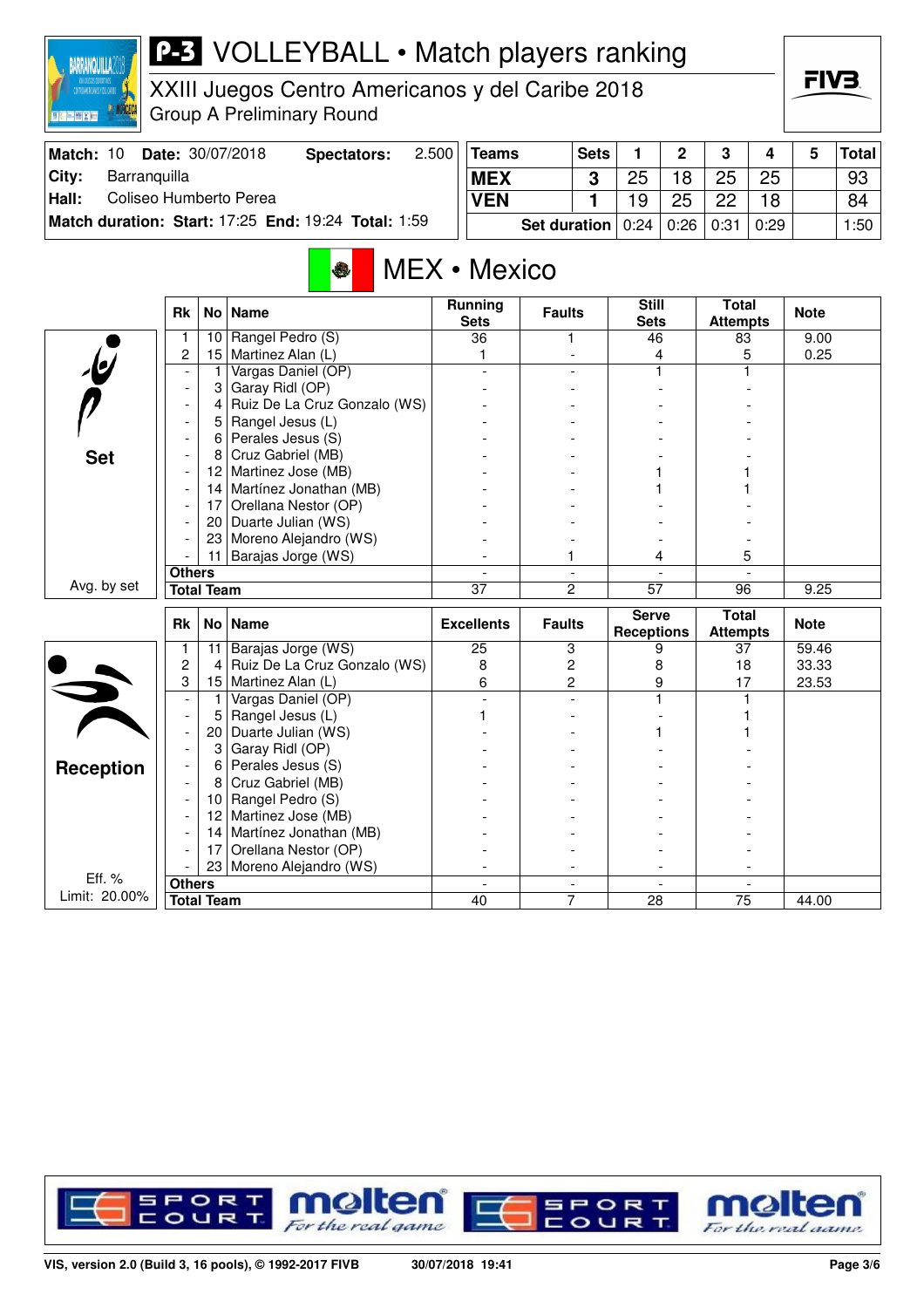

XXIII Juegos Centro Americanos y del Caribe 2018 Group A Preliminary Round

| Match: 10 | <b>Date: 30/07/2018</b>                             | Spectators: | 2.500 | <b>Teams</b> | <b>Sets</b>                                    |    | $\Omega$ | $\mathbf{\Omega}$ |      | Total <b> </b> |
|-----------|-----------------------------------------------------|-------------|-------|--------------|------------------------------------------------|----|----------|-------------------|------|----------------|
| City:     | Barranquilla                                        |             |       | <b>MEX</b>   |                                                | 25 | 18       | 25                | 25   | 93             |
| Hall:     | Coliseo Humberto Perea                              |             |       | <b>VEN</b>   |                                                | 19 | 25       | 22                | 18   | 84             |
|           | Match duration: Start: 17:25 End: 19:24 Total: 1:59 |             |       |              | <b>Set duration</b> $0.24 \mid 0.26 \mid 0.31$ |    |          |                   | 0:29 | 1:50           |

#### VEN • Venezuela  $x^{k \times k}$

|               | <b>Rk</b>                | No                | <b>Name</b>            | <b>Spikes</b>            | <b>Faults</b>            | <b>Shots</b>             | <b>Total</b><br><b>Attempts</b> | <b>Note</b> |
|---------------|--------------------------|-------------------|------------------------|--------------------------|--------------------------|--------------------------|---------------------------------|-------------|
|               |                          | 19                | Rivas Willner (WS)     | 11                       | 3                        | 10                       | 24                              | 45.83       |
|               | $\overline{c}$           | 5                 | Rodriguez Emerson (OP) | 11                       | 7                        | 8                        | 26                              | 42.31       |
|               | 3                        | 17                | Fayola Ronald (WS)     | 11                       | 6                        | 10                       | 27                              | 40.74       |
|               | $\overline{\phantom{a}}$ | 11                | Verdi José (MB)        | $\overline{10}$          | $\blacksquare$           | $\overline{3}$           | 13                              |             |
|               | $\overline{\phantom{a}}$ | 7                 | Valencia Edson (MB)    | 7                        | 2                        | $\overline{c}$           | 11                              |             |
|               | $\overline{\phantom{a}}$ | 15                | Arias Luis (OP)        |                          | 3                        | 3                        | 7                               |             |
|               |                          | 2                 | Barreto Jhonlenn (WS)  |                          | 5                        |                          | 6                               |             |
| <b>Spike</b>  |                          | 9                 | Carrasco Jose (S)      |                          |                          | 2                        | 2                               |             |
|               |                          |                   | Briceno Regulo (L)     |                          |                          |                          |                                 |             |
|               |                          | 4                 | Mata Héctor (L)        |                          |                          |                          |                                 |             |
|               |                          | 8                 | Gomez Jesus (OP)       |                          |                          |                          |                                 |             |
|               |                          | 16                | Viloria Paul (MB)      |                          |                          |                          |                                 |             |
|               |                          | 18                | Quijada Jonathan (MB)  |                          |                          |                          |                                 |             |
|               |                          | 22                | Velasquez Armando (S)  |                          |                          |                          |                                 |             |
| Succ. %       | <b>Others</b>            |                   |                        |                          | $\overline{\phantom{a}}$ | $\overline{\phantom{a}}$ |                                 |             |
| Limit: 15.00% |                          | <b>Total Team</b> |                        | $\overline{51}$          | $\overline{26}$          | $\overline{39}$          | 116                             | 43.97       |
|               |                          |                   |                        |                          |                          |                          |                                 |             |
|               | <b>Rk</b>                | No <sub>1</sub>   | <b>Name</b>            | Kill<br><b>Blocks</b>    | <b>Faults</b>            | <b>Rebounds</b>          | <b>Total</b><br><b>Attempts</b> | <b>Note</b> |
|               | 1                        | 19                | Rivas Willner (WS)     | $\overline{c}$           | 2                        | 7                        | 11                              | 0.50        |
|               | 1                        | 5                 | Rodriguez Emerson (OP) | 2                        | $\overline{c}$           |                          | 4                               | 0.50        |
|               | 3                        | 22                | Velasquez Armando (S)  |                          |                          |                          |                                 | 0.25        |
|               | 3                        | 17                | Fayola Ronald (WS)     |                          | 5                        | 3                        | 9                               | 0.25        |
|               | $\overline{\phantom{a}}$ | 1                 | Briceno Regulo (L)     |                          |                          |                          |                                 |             |
|               |                          | 4                 | Mata Héctor (L)        |                          |                          |                          |                                 |             |
|               |                          | 8                 | Gomez Jesus (OP)       |                          |                          |                          |                                 |             |
|               |                          | 15                | Arias Luis (OP)        |                          |                          |                          |                                 |             |
| <b>Block</b>  |                          | 16                | Viloria Paul (MB)      |                          |                          |                          |                                 |             |
|               |                          | 18                | Quijada Jonathan (MB)  |                          |                          |                          |                                 |             |
|               |                          | 9                 | Carrasco Jose (S)      |                          | 3                        | 5                        | 8                               |             |
|               |                          | 11                | Verdi José (MB)        |                          | 4                        | 6                        | 10                              |             |
|               |                          | 7                 | Valencia Edson (MB)    |                          | 6                        | 3                        | 9                               |             |
|               |                          | $\overline{2}$    | Barreto Jhonlenn (WS)  |                          | 1                        | $\blacksquare$           |                                 |             |
| Avg. by set   | <b>Others</b>            |                   |                        | $\overline{\phantom{a}}$ | $\overline{\phantom{a}}$ | $\blacksquare$           |                                 |             |

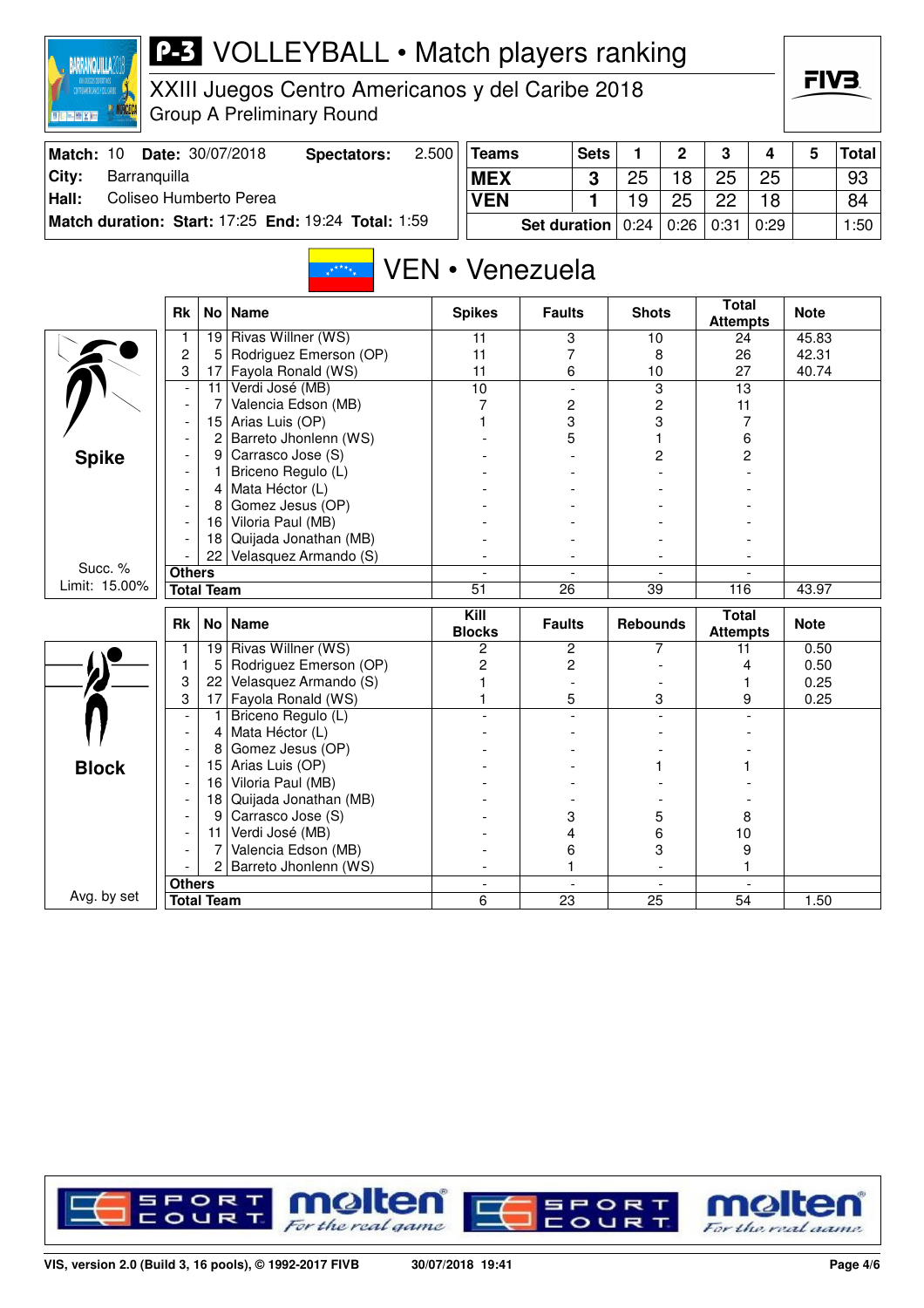| ١ | <b>WANOLITI</b><br><b>TOTAL CON DIRECTIVE</b> |  |
|---|-----------------------------------------------|--|
|   | CENTROANERCANDS Y DEL CARINE                  |  |
|   |                                               |  |

XXIII Juegos Centro Americanos y del Caribe 2018 Group A Preliminary Round



| Match: 10     | <b>Date: 30/07/2018</b>                             | Spectators: | 2.500 | <b>Teams</b>                                   | <b>Sets</b> |    | C  | -3 |      | Total│            |
|---------------|-----------------------------------------------------|-------------|-------|------------------------------------------------|-------------|----|----|----|------|-------------------|
| City:         | Barranguilla                                        |             |       | <b>MEX</b>                                     |             |    | 18 | 25 | 25   | 93                |
| $\vert$ Hall: | Coliseo Humberto Perea                              |             |       | <b>VEN</b>                                     |             | 19 | 25 | つつ | 18   | 84                |
|               | Match duration: Start: 17:25 End: 19:24 Total: 1:59 |             |       | <b>Set duration</b> $0:24 \mid 0:26 \mid 0:31$ |             |    |    |    | 0:29 | 1:50 <sub>1</sub> |

#### VEN • Venezuela  $\frac{1}{x^{k+k}x}$

|              | <b>Rk</b>                |                   | No   Name                     | <b>Aces</b>    | <b>Faults</b>   | <b>Serve</b><br><b>Hits</b> | <b>Total</b><br><b>Attempts</b> | <b>Note</b> |
|--------------|--------------------------|-------------------|-------------------------------|----------------|-----------------|-----------------------------|---------------------------------|-------------|
|              | 1                        | 9                 | Carrasco Jose (S)             | $\overline{c}$ |                 | 12                          | 14                              | 0.50        |
|              | $\mathbf{1}$             | 5                 | Rodriguez Emerson (OP)        | 2              | 1               | 9                           | 12                              | 0.50        |
|              | 3                        | 11                | Verdi José (MB)               | 1              | 1               | 14                          | 16                              | 0.25        |
|              | 3                        | 17                | Fayola Ronald (WS)            | 1              | 1               | 13                          | 15                              | 0.25        |
|              | $\overline{\phantom{a}}$ | 1                 | Briceno Regulo (L)            |                |                 | $\overline{\phantom{a}}$    | $\overline{a}$                  |             |
|              | $\overline{\phantom{a}}$ | 2                 | Barreto Jhonlenn (WS)         |                |                 |                             |                                 |             |
|              |                          | 4                 | Mata Héctor (L)               |                |                 |                             |                                 |             |
| <b>Serve</b> |                          | 16                | Viloria Paul (MB)             |                |                 |                             |                                 |             |
|              | $\overline{\phantom{a}}$ | 18                | Quijada Jonathan (MB)         |                |                 |                             |                                 |             |
|              | $\overline{a}$           | 22                | Velasquez Armando (S)         |                |                 |                             | 1                               |             |
|              | $\overline{\phantom{a}}$ |                   | 19 Rivas Willner (WS)         |                | 2               | 10                          | 12                              |             |
|              | $\overline{a}$           | $\overline{7}$    | Valencia Edson (MB)           |                | 3               | 8                           | 11                              |             |
|              |                          |                   | 15 Arias Luis (OP)            |                | 1               |                             | $\overline{c}$                  |             |
|              |                          | 8 <sup>1</sup>    | Gomez Jesus (OP)              |                | 1               |                             | 1                               |             |
|              | <b>Others</b>            |                   |                               |                |                 |                             | $\overline{a}$                  |             |
| Avg. by set  |                          | <b>Total Team</b> |                               | 6              | $\overline{10}$ | 69                          | 85                              | 1.50        |
| <b>Team</b>  |                          |                   | Opponent errors & Team faults | 21             | 4               |                             | 25                              |             |
|              | <b>Rk</b>                |                   | No   Name                     | <b>Digs</b>    | <b>Faults</b>   | <b>Receptions</b>           | <b>Total</b><br><b>Attempts</b> | <b>Note</b> |
|              | 1                        | 4                 | Mata Héctor (L)               | 3              |                 | $\overline{c}$              | 5                               | 0.75        |
|              | 1                        | 7                 | Valencia Edson (MB)           | 3              | $\overline{c}$  | 5                           | 10                              | 0.75        |
|              | 1                        | 11                | Verdi José (MB)               | 3              | 1               |                             | 4                               | 0.75        |
|              | 4                        | 17                | Fayola Ronald (WS)            | 2              | 3               | 9                           | 14                              | 0.50        |
|              | 5                        | $\overline{c}$    | Barreto Jhonlenn (WS)         |                |                 |                             | 1                               | 0.25        |
|              | 5                        | 9                 | Carrasco Jose (S)             |                | 5               | 7                           | 13                              | 0.25        |
|              | 5                        | 19                | Rivas Willner (WS)            |                | 5               | 5                           | 11                              | 0.25        |
| <b>Dig</b>   | $\blacksquare$           | $\mathbf{1}$      | Briceno Regulo (L)            |                |                 |                             |                                 |             |
|              | $\overline{\phantom{a}}$ | 8                 | Gomez Jesus (OP)              |                |                 |                             |                                 |             |
|              | $\overline{\phantom{a}}$ | 15                | Arias Luis (OP)               |                |                 |                             |                                 |             |
|              | $\overline{\phantom{a}}$ | 16                | Viloria Paul (MB)             |                |                 |                             |                                 |             |
|              | $\blacksquare$           | 18                | Quijada Jonathan (MB)         |                |                 |                             |                                 |             |
|              |                          | 22                | Velasquez Armando (S)         |                |                 | 4                           | 4                               |             |
|              |                          | 5 <sup>1</sup>    | Rodriguez Emerson (OP)        |                | 6               | 6                           | 12                              |             |
|              | <b>Others</b>            |                   |                               | $\blacksquare$ | $\overline{a}$  | $\sim$                      | $\bar{a}$                       |             |
| Avg. by set  |                          | <b>Total Team</b> |                               | 14             | 22              | 38                          | 74                              | 3.50        |